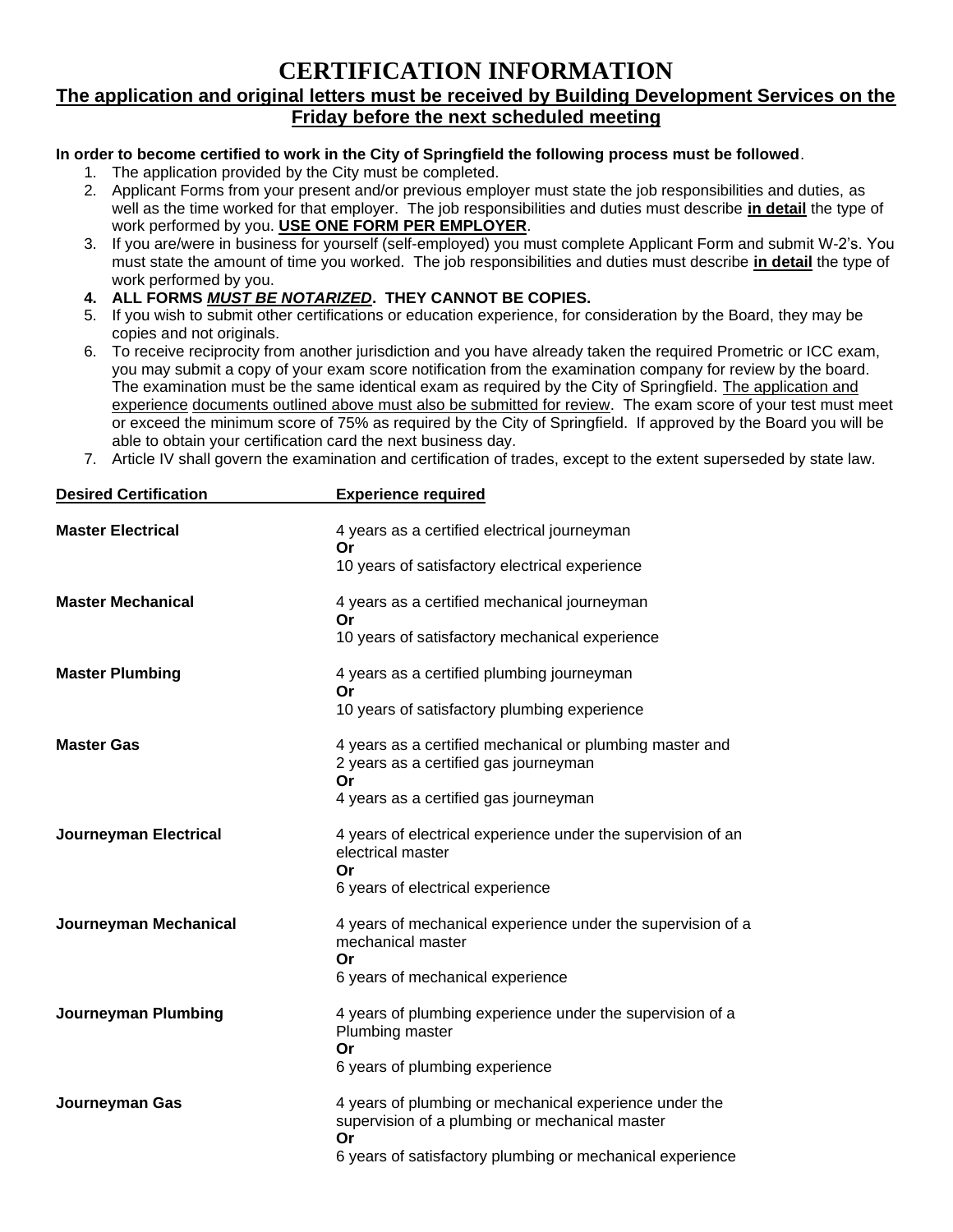- 8. The application and forms will be submitted to the Board for review.
- 9. When you are approved by the board, the City of Springfield will notify you if you have been authorized to test.
- 10. You may request information on either Prometric or ICC testing procedures.
- 11. Authorization to test is good for 1 year. If candidate does not present passing test score they will be required to complete another application to the Board for review.
- **12.** After taking the test, you will be notified by the testing agency with your test results. If you passed with a score of 75% or better, **bring the notification form to the Department of Building Development Services and the certification card will be issued to you.**

The Board meets the first Thursday of every month, in the Busch Building at 5:30 PM. It is **not** mandatory that you be present at the meeting, **but we strongly encourage attending**, so that the Board may discuss your application, should questions arise. The entire process of becoming certified takes approximately 2 months from the time of application to the receiving of the test results if you have not taken the test for another city.

#### **APPLICANT MUST PRESENT PHOTO IDENTIFICATION WHEN APPEARING BEFORE THE BOARD**

Your testing fees are approximately \$110.00, and we use an outside testing service.

The certification card fee is \$25.00 for Journeyman or \$50.00 for Master.

Please feel free to contact me regarding any questions or concerns you may have.

Thank you,

*Saraj Goldberg*

Executive Secretary, Building Development Services City of Springfield 840 N. Boonville Ave. Springfield, MO 65802 Phone: 417.864.2049 [Saraj.goldberg@springfieldmo.gov](mailto:Saraj.goldberg@springfieldmo.gov) [www.springfieldmo.gov](https://gcc02.safelinks.protection.outlook.com/?url=https%3A%2F%2Fwww.springfieldmo.gov%2F231%2FCity-Clerk&data=04%7C01%7C%7C0b3b16bdec5a43bd625908d952eb7e3f%7C1a6b7a9a56bb44a99b98a86cbee94744%7C0%7C0%7C637631993679000653%7CUnknown%7CTWFpbGZsb3d8eyJWIjoiMC4wLjAwMDAiLCJQIjoiV2luMzIiLCJBTiI6Ik1haWwiLCJXVCI6Mn0%3D%7C1000&sdata=QhP3aMrI58uwy5zBuB8ACP0d3cyfZ5wTe6l2TtbO1Dg%3D&reserved=0)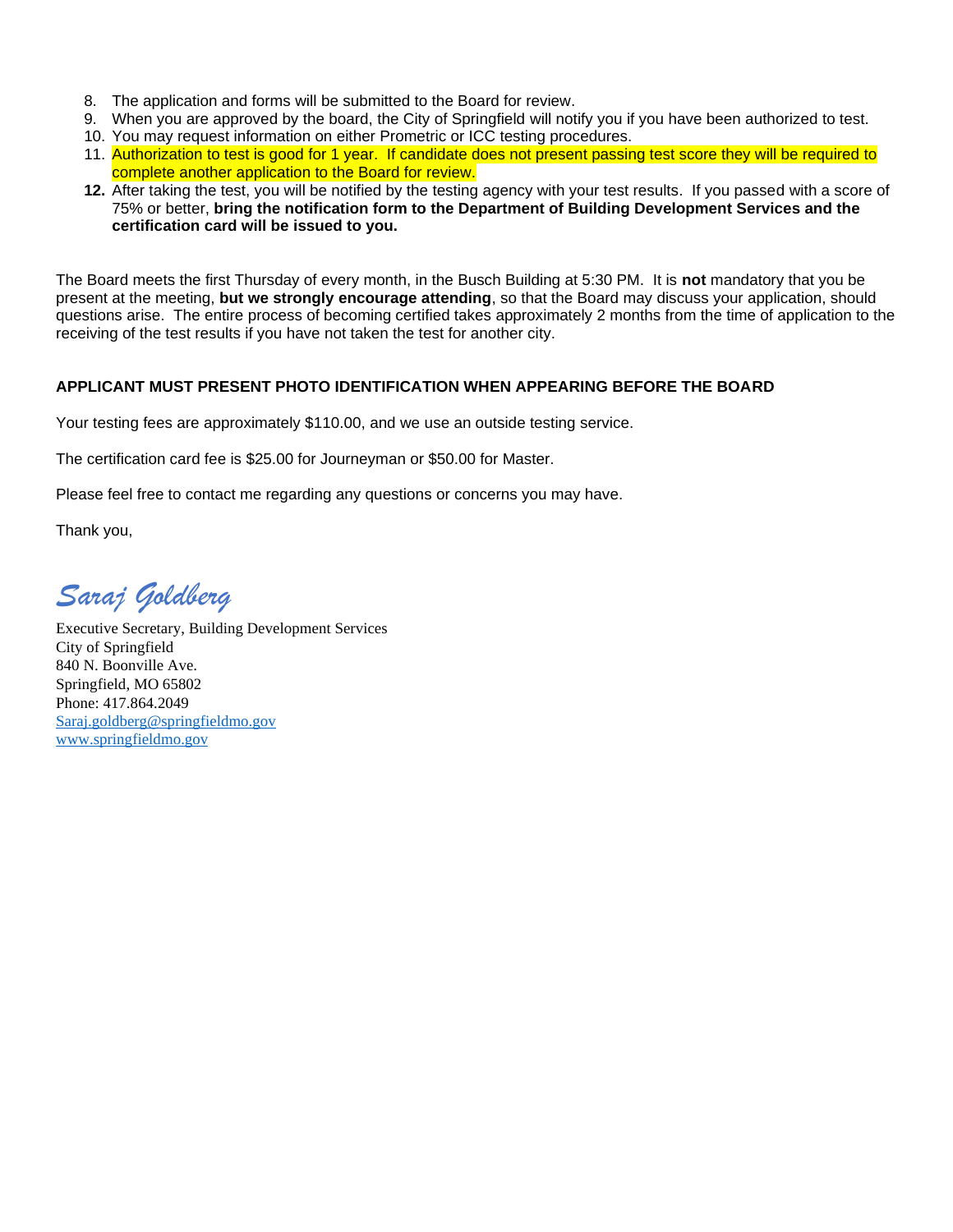# CITY OF SPRINGFIELD TRADE CERTIFICATION APPLICATION

# *Submission of any false or misleading information will result in the rejection of this application***.**

## **YOUR PROOF OF EXPERIENCE MUST BE ATTACHED TO THIS APPLICATION**

## **CIRCLE THE ONE TRADE YOU WISH TO APPLY FOR:**

ELECTRICAL MECHANICAL PLUMBING GAS FITTER

## **CIRCLE THE CERTIFICATION YOU WISH TO APPLY FOR:**

MASTER or JOURNEYMAN

#### **CIRCLE IF YOU ARE ASKING FOR:**

REINSTATEMENT or RECIPROCATION or APPROVAL TO TEST

## **COMPLETE THE FOLLOWING INFORMATION PRINT ONLY:**

|                                                        |                                      | <b>Name:</b> (as shown on driver's license) |       |
|--------------------------------------------------------|--------------------------------------|---------------------------------------------|-------|
| <b>MAILING Address:_______________________________</b> |                                      |                                             |       |
|                                                        | State: <u>Zip Code: ________</u> ___ | <b>Phone (Home/Office):</b>                 |       |
|                                                        |                                      |                                             | Date: |
|                                                        | *Applicant's email address:          |                                             |       |

**What other states are you licensed in?** \_\_\_\_\_\_\_\_\_\_\_\_\_\_\_\_\_\_\_\_\_\_\_\_\_\_\_\_\_\_\_\_\_\_\_\_\_\_\_\_\_\_\_\_\_

**(MUST provide a current copy of these licenses for review)**

**Applicant Experience form/forms must be completed NOTARIZED and in your packet.**

## **The following information shall be completed by the Building and Trades Board**

We, the Board, having thoroughly reviewed the applicant and all documentation presented by the applicant do hereby proclaim the applicant is:

| <b>APPROVED</b><br><b>FOR THE FOLLOWING EXAM</b> | <b>NOT APPROVED</b> | <b>APPROVED/NO TEST REQUIRED</b><br><b>REINSTATE</b> |  |
|--------------------------------------------------|---------------------|------------------------------------------------------|--|
| <b>Master</b>                                    | Journeyman          |                                                      |  |
| <b>Reason for denial:</b>                        |                     |                                                      |  |
| Signed by the Chairman:                          |                     | Date:                                                |  |
|                                                  |                     |                                                      |  |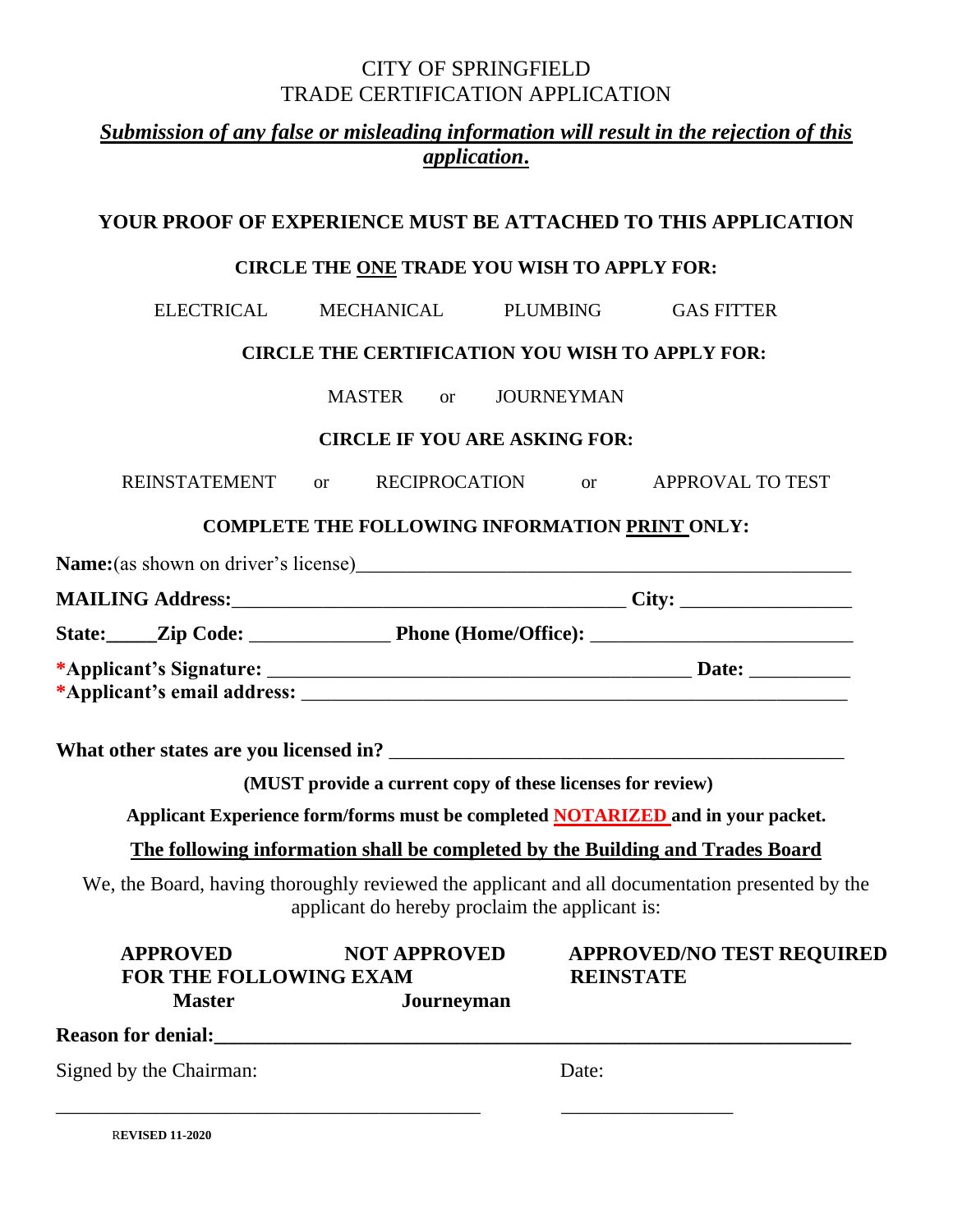#### **APPLICANT EXPERIENCE FORM FOR COMPANIES REGISTERED IN THE CITY OF SPRINGFIELD CRAFTS AND TRADES PROGRAM (Multiple copies can be made as needed)** FAILURE TO COMPLETE ALL INFORMATION WILL RESULT IN AN AUTOMATIC DENIAL OF

## *THIS APPLICATION*

# APPLICANT NAME: **(PRINT)** \_\_\_\_\_\_\_\_\_\_\_\_\_\_\_\_\_\_\_\_\_\_\_\_\_\_\_\_\_\_\_\_\_\_\_ DATE: \_\_\_\_\_\_\_\_\_\_\_\_\_

Trade Requested:

Certification Requested: \_\_\_\_\_\_\_\_\_\_\_\_\_\_\_\_\_\_\_\_\_\_\_\_\_\_\_\_\_\_\_\_\_\_\_\_\_\_

## **THE FOLLOWING INFORMATION MUST BE COMPLETED IN DETAIL BY THE COMPANY WHERE THE APPLICANT WAS OR IS EMPLOYEED OR SELF-EMPLOYEED.**

\_\_\_\_\_\_\_\_\_\_\_\_\_\_\_\_\_\_\_\_\_\_\_\_\_\_\_\_\_\_\_\_\_\_\_\_\_\_\_\_\_\_\_\_\_\_\_\_\_\_\_\_\_\_\_\_\_\_\_\_\_\_\_\_\_\_\_\_\_\_\_\_\_\_\_\_\_\_\_\_\_\_\_\_\_\_\_\_\_\_\_\_\_\_\_\_\_\_\_\_\_\_

\_\_\_\_\_\_\_\_\_\_\_\_\_\_\_\_\_\_\_\_\_\_\_\_\_\_\_\_\_\_\_\_\_\_\_\_\_\_\_\_\_\_\_\_\_\_\_\_\_\_\_\_\_\_\_\_\_\_\_\_\_\_\_\_\_\_\_\_\_\_\_\_\_\_\_\_\_\_\_\_\_\_\_\_\_\_\_\_\_\_\_\_\_\_\_\_\_\_\_\_\_\_

**\_\_\_\_\_\_\_\_\_\_\_\_\_\_\_\_\_\_\_\_\_\_\_\_\_\_\_\_\_\_\_\_\_\_\_\_\_\_\_\_\_\_\_\_\_\_\_\_\_\_\_\_\_\_\_\_\_\_\_\_\_\_\_\_\_\_\_\_\_\_\_\_\_\_\_\_\_\_\_\_\_\_\_\_\_\_\_\_\_\_\_\_\_\_\_\_\_\_\_\_\_\_**

\_\_\_\_\_\_\_\_\_\_\_\_\_\_\_\_\_\_\_\_\_\_\_\_\_\_\_\_\_\_\_\_\_\_\_\_\_\_\_\_\_\_\_\_\_\_\_\_\_\_\_\_\_\_\_\_\_\_\_\_\_\_\_\_\_\_\_\_\_\_\_\_\_\_\_\_\_\_\_\_\_\_\_\_\_\_\_\_\_\_\_\_\_\_\_\_\_\_\_\_\_\_

\_\_\_\_\_\_\_\_\_\_\_\_\_\_\_\_\_\_\_\_\_\_\_\_\_\_\_\_\_\_\_\_\_\_\_\_\_\_\_\_\_\_\_\_\_\_\_\_\_\_\_\_\_\_\_\_\_\_\_\_\_\_\_\_\_\_\_\_\_\_\_\_\_\_\_\_\_\_\_\_\_\_\_\_\_\_\_\_\_\_\_\_\_\_\_\_\_\_\_\_\_\_

**\_\_\_\_\_\_\_\_\_\_\_\_\_\_\_\_\_\_\_\_\_\_\_\_\_\_\_\_\_\_\_\_\_\_\_\_\_\_\_\_\_\_\_\_\_\_\_\_\_\_\_\_\_\_\_\_\_\_\_\_\_\_\_\_\_\_\_\_\_\_\_\_\_\_\_\_\_\_\_\_\_\_\_\_\_\_\_\_\_\_\_\_\_\_\_\_\_\_\_\_\_\_**

Company Name:

Address:

Describe in detail the type of work the company performs:

Describe in detail the work that the applicant was allowed to perform:

Start: End Date:

 (Month & Year) (Month & Year) (Use current month and year if you are still employed by company)

(If self-employed provide W-2's or other documentation to validate your work.)

| Using the start and ending date of employment how many years/months is this? ________________________________ |       |  |
|---------------------------------------------------------------------------------------------------------------|-------|--|
| (The company master must sign.)                                                                               |       |  |
|                                                                                                               |       |  |
| Signature:                                                                                                    | Date: |  |
| <b>NOTA DV CEAL AND CLONATION</b>                                                                             |       |  |

**NOTARY SEAL AND SIGNATURE:**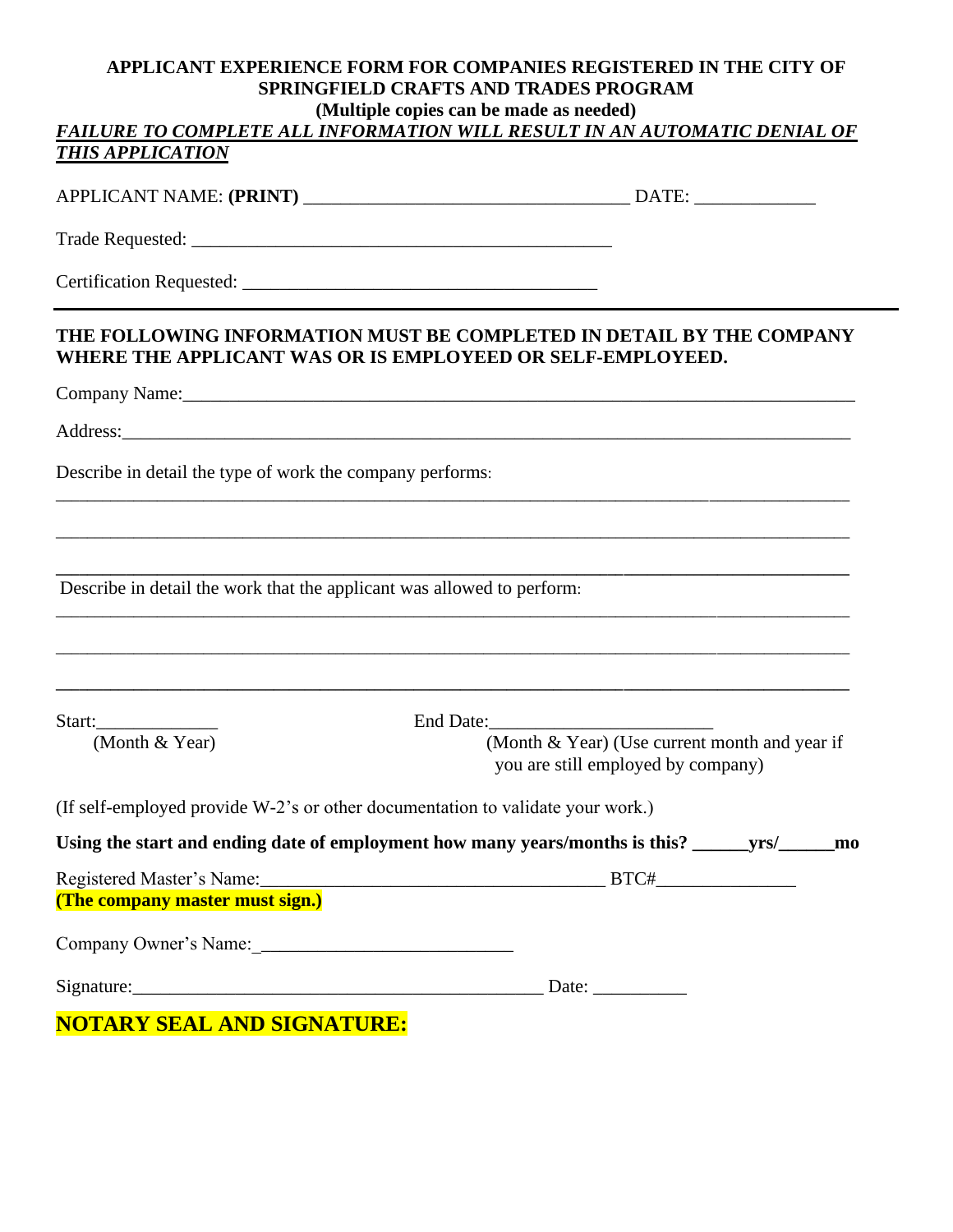### **APPLICANT EXPERIENCE FORM FOR COMPANIES** *NOT* **IN THE SPRINGFIELD CRAFTS AND TRADES PROGRAM**

#### **(Multiple copies can be made as needed)**

| <b>FAILURE TO COMPLETE ALL INFORMATION WILL RESULT IN AN AUTOMATIC DENIAL OF</b> |  |  |
|----------------------------------------------------------------------------------|--|--|
| <b>THIS APPLICATION</b>                                                          |  |  |

#### APPLICANT NAME: **(PRINT)** \_\_\_\_\_\_\_\_\_\_\_\_\_\_\_\_\_\_\_\_\_\_\_\_\_\_\_\_\_\_\_\_\_\_\_ DATE: \_\_\_\_\_\_\_\_\_\_\_\_\_

Trade Requested: \_\_\_\_\_\_\_\_\_\_\_\_\_\_\_\_\_\_\_\_\_\_\_\_\_\_\_\_\_\_\_\_\_\_\_\_\_\_\_\_\_\_\_\_\_

Certification Requested:

#### **THE FOLLOWING INFORMATION MUST BE COMPLETED IN DETAIL BY THE COMPANY WHERE THE APPLICANT WAS OR IS EMPLOYEED OR SELF-EMPLOYEED.**

\_\_\_\_\_\_\_\_\_\_\_\_\_\_\_\_\_\_\_\_\_\_\_\_\_\_\_\_\_\_\_\_\_\_\_\_\_\_\_\_\_\_\_\_\_\_\_\_\_\_\_\_\_\_\_\_\_\_\_\_\_\_\_\_\_\_\_\_\_\_\_\_\_\_\_\_\_\_\_\_\_\_\_\_\_\_\_\_\_\_\_\_\_\_\_\_\_\_\_\_\_\_

\_\_\_\_\_\_\_\_\_\_\_\_\_\_\_\_\_\_\_\_\_\_\_\_\_\_\_\_\_\_\_\_\_\_\_\_\_\_\_\_\_\_\_\_\_\_\_\_\_\_\_\_\_\_\_\_\_\_\_\_\_\_\_\_\_\_\_\_\_\_\_\_\_\_\_\_\_\_\_\_\_\_\_\_\_\_\_\_\_\_\_\_\_\_\_\_\_\_\_\_\_\_

**\_\_\_\_\_\_\_\_\_\_\_\_\_\_\_\_\_\_\_\_\_\_\_\_\_\_\_\_\_\_\_\_\_\_\_\_\_\_\_\_\_\_\_\_\_\_\_\_\_\_\_\_\_\_\_\_\_\_\_\_\_\_\_\_\_\_\_\_\_\_\_\_\_\_\_\_\_\_\_\_\_\_\_\_\_\_\_\_\_\_\_\_\_\_\_\_\_\_\_\_\_\_**

\_\_\_\_\_\_\_\_\_\_\_\_\_\_\_\_\_\_\_\_\_\_\_\_\_\_\_\_\_\_\_\_\_\_\_\_\_\_\_\_\_\_\_\_\_\_\_\_\_\_\_\_\_\_\_\_\_\_\_\_\_\_\_\_\_\_\_\_\_\_\_\_\_\_\_\_\_\_\_\_\_\_\_\_\_\_\_\_\_\_\_\_\_\_\_\_\_\_\_\_\_\_\_

\_\_\_\_\_\_\_\_\_\_\_\_\_\_\_\_\_\_\_\_\_\_\_\_\_\_\_\_\_\_\_\_\_\_\_\_\_\_\_\_\_\_\_\_\_\_\_\_\_\_\_\_\_\_\_\_\_\_\_\_\_\_\_\_\_\_\_\_\_\_\_\_\_\_\_\_\_\_\_\_\_\_\_\_\_\_\_\_\_\_\_\_\_\_\_\_\_\_\_\_\_\_\_

**\_\_\_\_\_\_\_\_\_\_\_\_\_\_\_\_\_\_\_\_\_\_\_\_\_\_\_\_\_\_\_\_\_\_\_\_\_\_\_\_\_\_\_\_\_\_\_\_\_\_\_\_\_\_\_\_\_\_\_\_\_\_\_\_\_\_\_\_\_\_\_\_\_\_\_\_\_\_\_\_\_\_\_\_\_\_\_\_\_\_\_\_\_\_\_\_\_\_\_\_\_\_\_**

Company Name:\_\_\_\_\_\_\_\_\_\_\_\_\_\_\_\_\_\_\_\_\_\_\_\_\_\_\_\_\_\_\_\_\_\_\_\_\_\_\_\_\_\_\_\_\_\_\_\_\_\_\_\_\_\_\_\_\_\_\_\_\_\_\_\_\_\_\_\_\_\_\_\_

Address:

Describe in detail the type of work the company performs:

Describe in detail the work that the applicant was allowed to perform:

Start: End Date:

 (Month & Year) (Month & Year) (Use current month and year if you are still employed by company)

(If self-employed provide W-2's or other documentation to validate your work.)

|  | Using the start and ending date of employment how many years/months is this? _ | vrs/ | mo |
|--|--------------------------------------------------------------------------------|------|----|
|  |                                                                                |      |    |

Company Owner / Supervisor's / or Applicant's (if self-employed)

Printed Name:\_\_\_\_\_\_\_\_\_\_\_\_\_\_\_\_\_\_\_\_\_\_\_ Signature:\_\_\_\_\_\_\_\_\_\_\_\_\_\_\_\_\_\_\_\_\_\_\_\_\_\_\_\_\_ Date: \_\_\_\_\_\_\_\_\_\_

**NOTARY SEAL AND SIGNATURE:**